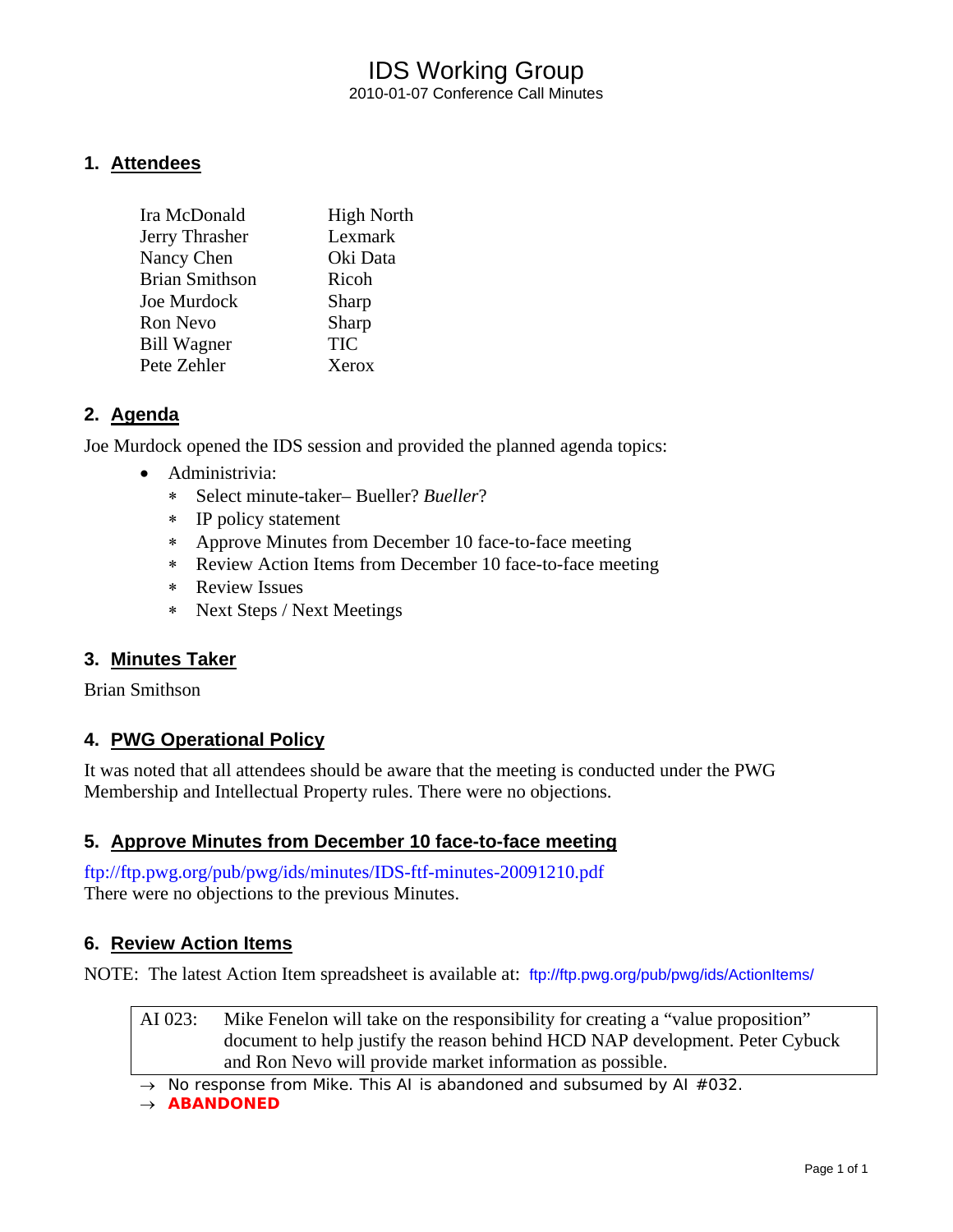## IDS Working Group

#### 2010-01-07 Conference Call Minutes

- AI 025: Peter Cybuck will do some market research about whether customers will accept the proposed method of gaining network access via SCCM.
- → *Pete identified some large companies that are interested, but due to proprietary concerns, cannot reveal their names.*
- → *CLOSED*

AI 026: Joe Murdock will follow up with Eran Dvir (Microsoft) about the SCCM issues, questions, and capabilities.

- → *No new information available, despite several e-mails sent to Eran. We give up.*
- → *ABANDONED*

AI 027: Joe Murdock will add NAP System Health ID to NAP Binding document and determine how to register a PWG system health ID value.

- → *PARTIALLY CLOSED*
- AI 028: Jerry Thrasher will send a note to Mike Fenelon to find out if/how it is possible to handle multiple SHVs for the same environment, the same device class, and [possibly] the same SMI number (i.e., PWG)?
- → *A call has been made; a message has been left. No response yet.*
- → *OPEN*

AI 029: Joe Murdock will [edit and] post Peter Cybuck's information about market research.

- → *Due to proprietary concerns, information cannot be posted. See also AI #025.*
- → *CLOSED*

AI 030: Brian Smithson or Joe Murdock will clean up the NAP document, accepting the Dec 3 modifications, and will distribute an updated revision as Prototype status.

- → *Brian will complete this before the next conference call*
- → *OPEN*

AI 031: Brian Smithson or Joe Murdock will update the note in Appendix X in the NAP document to indicate that the PWG Secretary will "remove this Section."

→ *Brian will complete this before the next conference call*

→ *OPEN* 

AI 032: Joe Murdock will to develop a "Market Rationale" document – with help from within Sharp.

→ *OPEN* 

AI 033: Randy Turner will contact Symantec (when appropriate) to encourage discussion with the PWG about a SHV.

→ *This AI is blocked, awaiting market rationale to send to Symantec (see AI #032).*

→ *ON HOLD*